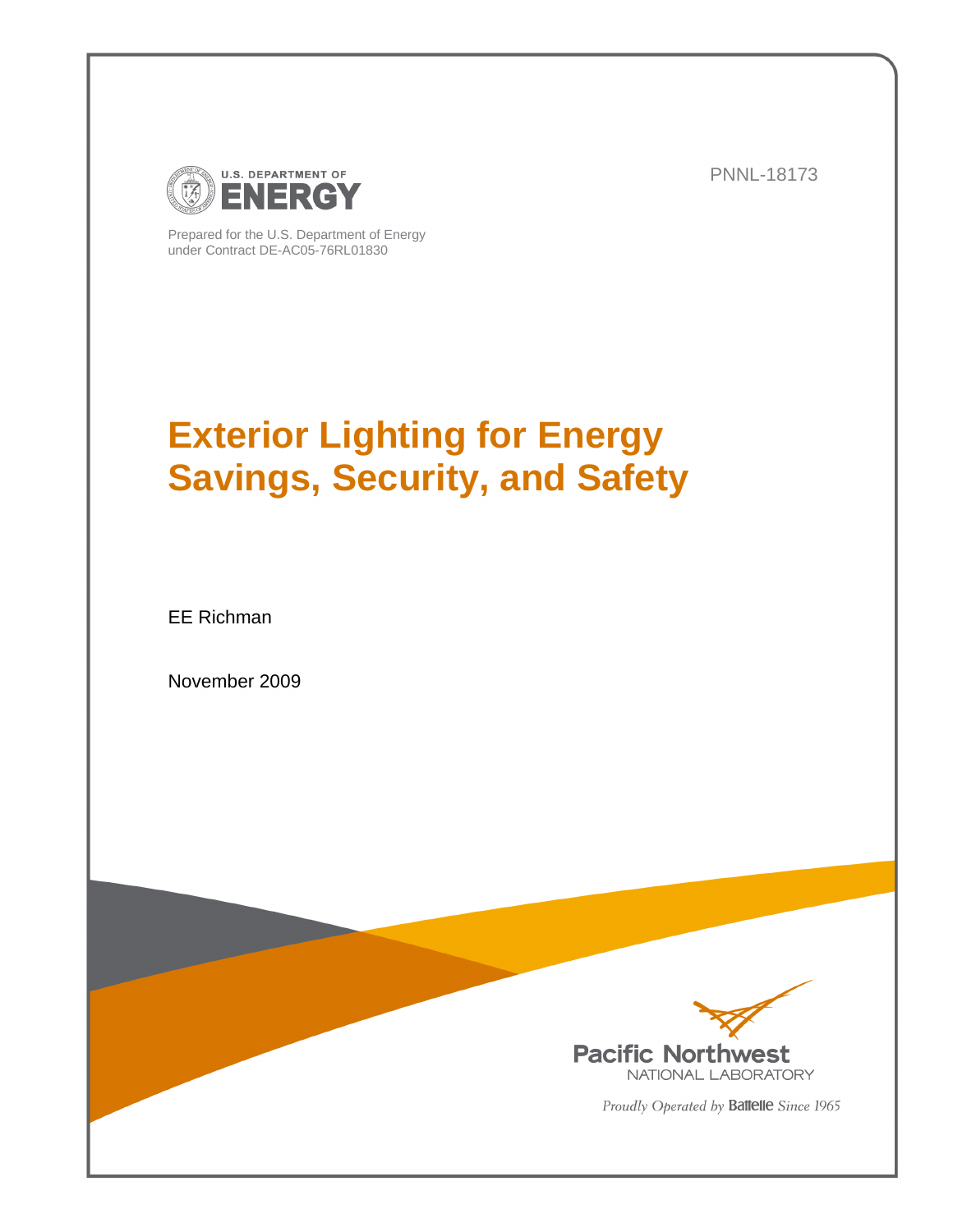#### **DISCLAIMER**

This report was prepared as an account of work sponsored by an agency of the United States Government. Neither the United States Government nor any agency thereof, nor Battelle Memorial Institute, nor any of their employees, makes any warranty, express or implied, or assumes any legal liability or responsibility for the accuracy, completeness, or usefulness of any information, apparatus, product, or process disclosed, or represents that its use would not infringe privately owned rights. Reference herein to any specific commercial product, process, or service by trade name, trademark, manufacturer, or otherwise does not necessarily constitute or imply its endorsement, recommendation, or favoring by the United States Government or any agency thereof, or Battelle Memorial Institute. The views and opinions of authors expressed herein do not necessarily state or reflect those of the United States Government or any agency thereof.

#### PACIFIC NORTHWEST NATIONAL LABORATORY operated by **BATTELLE** for the UNITED STATES DEPARTMENT OF ENERGY under Contract DE-AC05-76RL01830

#### Printed in the United States of America

Available to DOE and DOE contractors from the Office of Scientific and Technical Information, P.O. Box 62, Oak Ridge, TN 37831-0062; ph: (865) 576-8401 fax: (865) 576-5728 email: reports@adonis.osti.gov

Available to the public from the National Technical Information Service, U.S. Department of Commerce, 5285 Port Royal Rd., Springfield, VA 22161 ph: (800) 553-6847 fax: (703) 605-6900 email: orders@ntis.fedworld.gov online ordering: http://www.ntis.gov/ordering.htm



 $(9/2003)$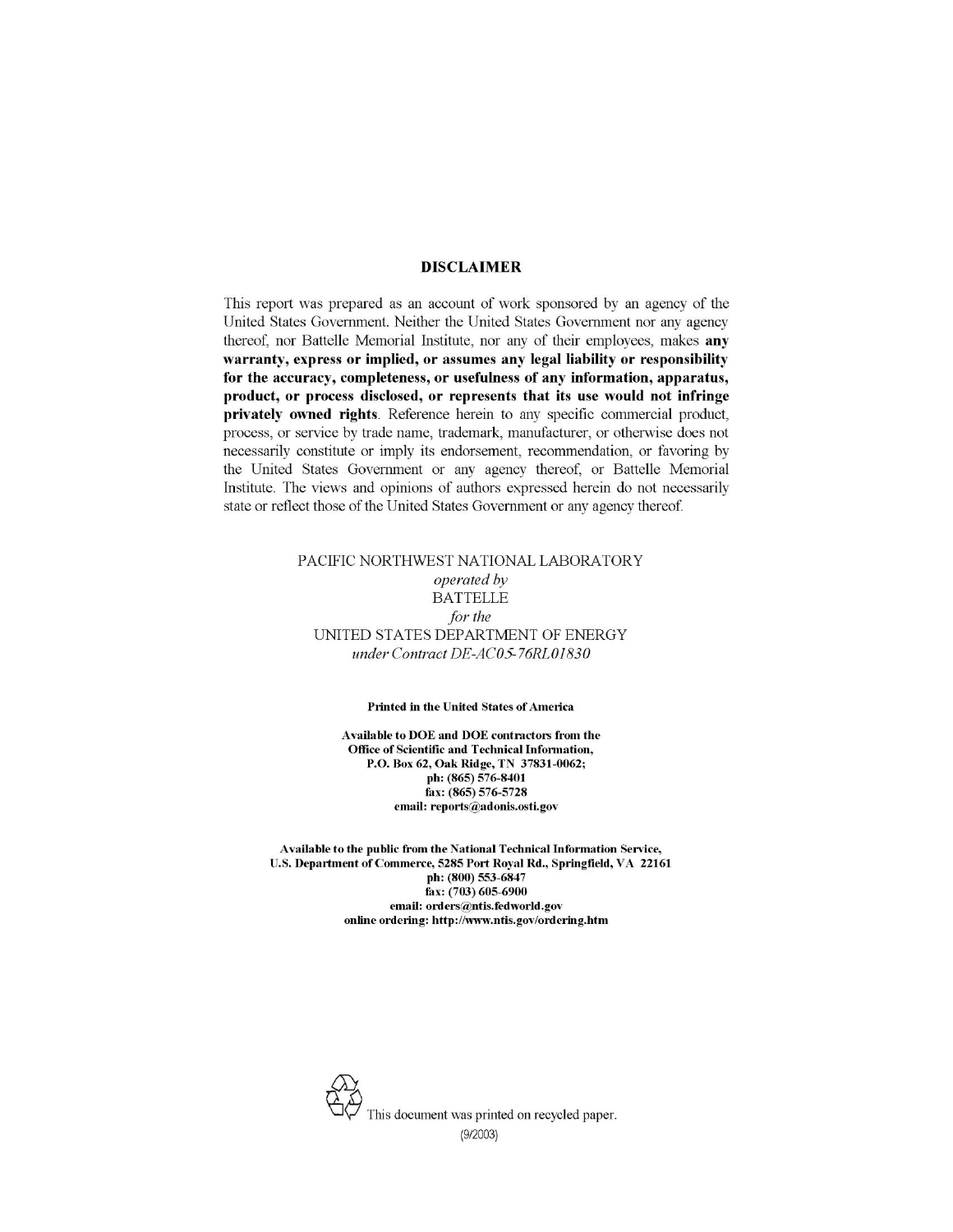PNNL-18173

## **Exterior Lighting for Energy Savings, Security, and Safety**

EE Richman

November 2009

Prepared for the U.S. Department of Energy under Contract DE-AC05-76RL01830

Pacific Northwest National Laboratory Richland, Washington 99352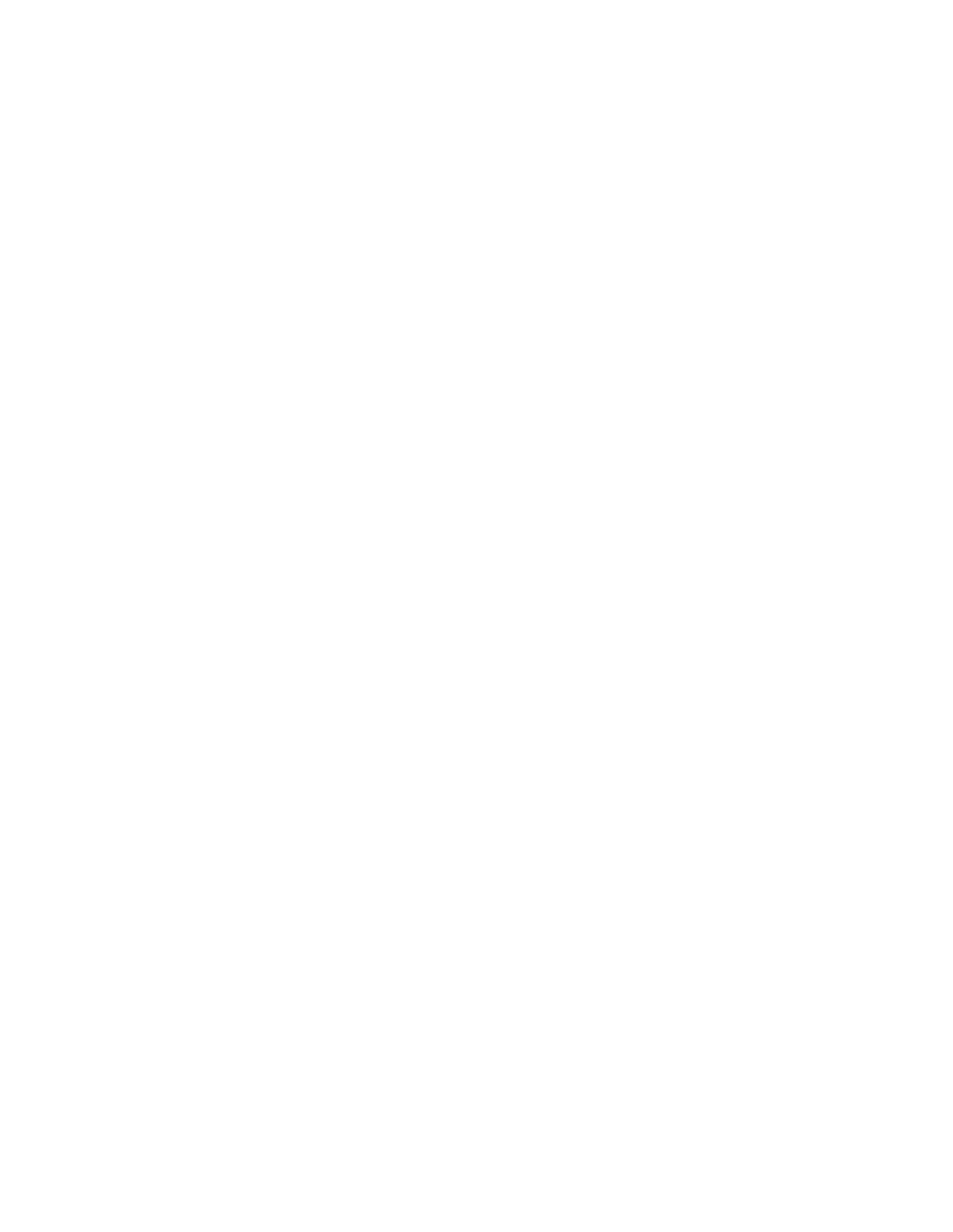### **Summary**

The potential for energy savings with exterior lighting is large both from a technology efficiency and controls perspective. However, exterior environments can present security and safety challenges that hold lighting as a primary component which can hinder maximum energy savings.

The public or private perception and the effective treatment of exterior environment for safe and secure function do not necessarily coincide. More lighting has often been associated with safer environments but the generally accepted authority on lighting (IESNA) does not support this. Instead, the collective wisdom denotes a combination of good design elements that include appropriate lighting levels as well as other design features. This combination provides a complete package that supports safety and security elements such as visual identification capability and effective lighting for security cameras. Exterior areas that have security issues unusual enough to warrant additional specific lighting design elements or increased light levels are uncommon but addressed with additional guidance from IESNA.

A critical issue with many business entities is the litigation climate surrounding exterior environments and safety/security concerns. A review of case law shows that environments that have a specified flaw in design or negligence of conditions have some traction in litigation. However, no cases show any successful legal actions when spaces incorporate reasonable lighting design practice including light levels based on appropriate design references (i.e. IESNA).

Energy savings opportunities exist for all major exterior elements including parking lots, streets and roadways, and other building mounted lighting. The universal basic approach to achieving maximum savings includes design to appropriate levels and incorporation of controls that reduce lighting when not used but provide for activation when needed in security identified locations.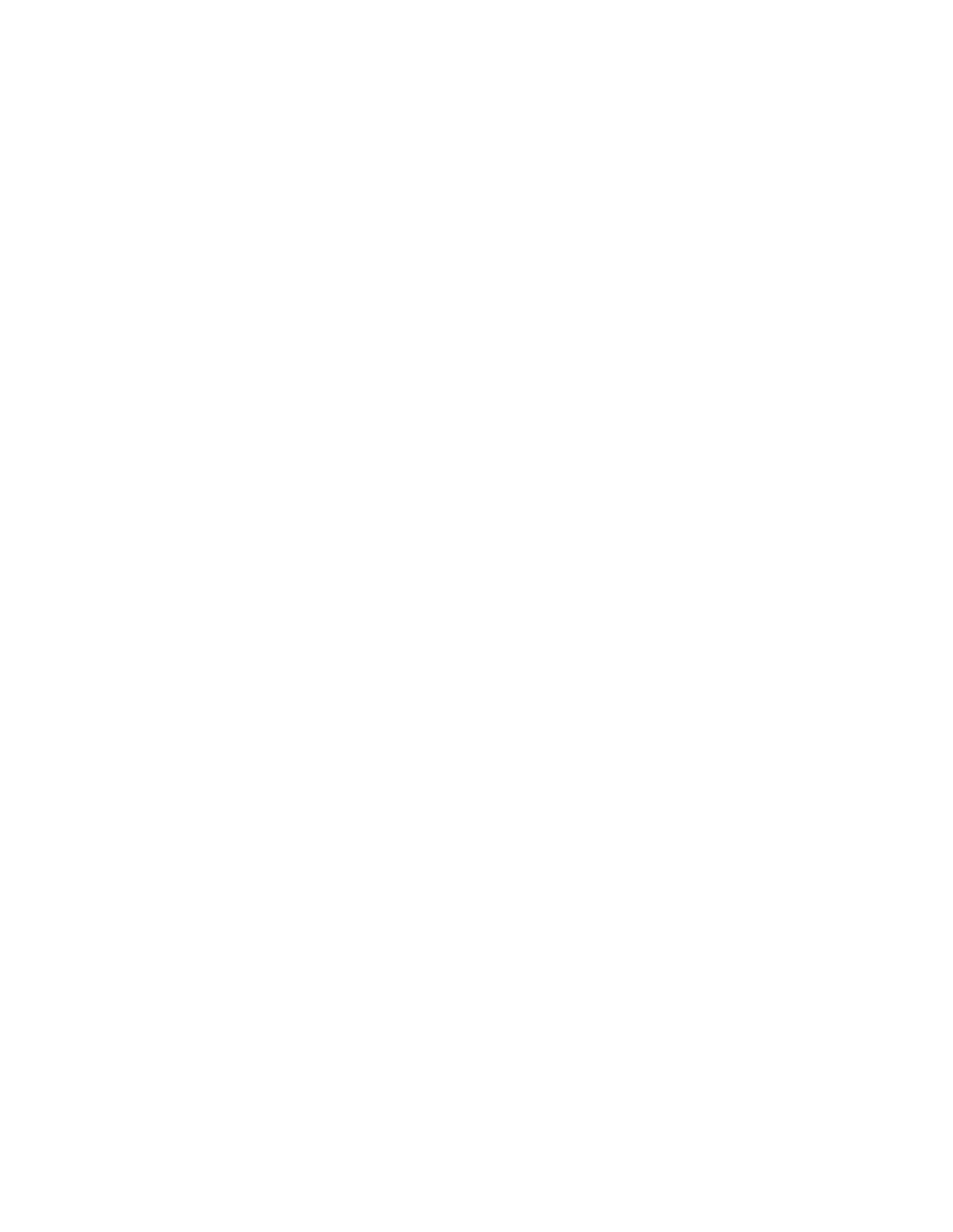### **Contents**

| 3.0 |  |  |  |
|-----|--|--|--|
|     |  |  |  |
|     |  |  |  |
|     |  |  |  |
|     |  |  |  |
|     |  |  |  |
|     |  |  |  |
|     |  |  |  |
|     |  |  |  |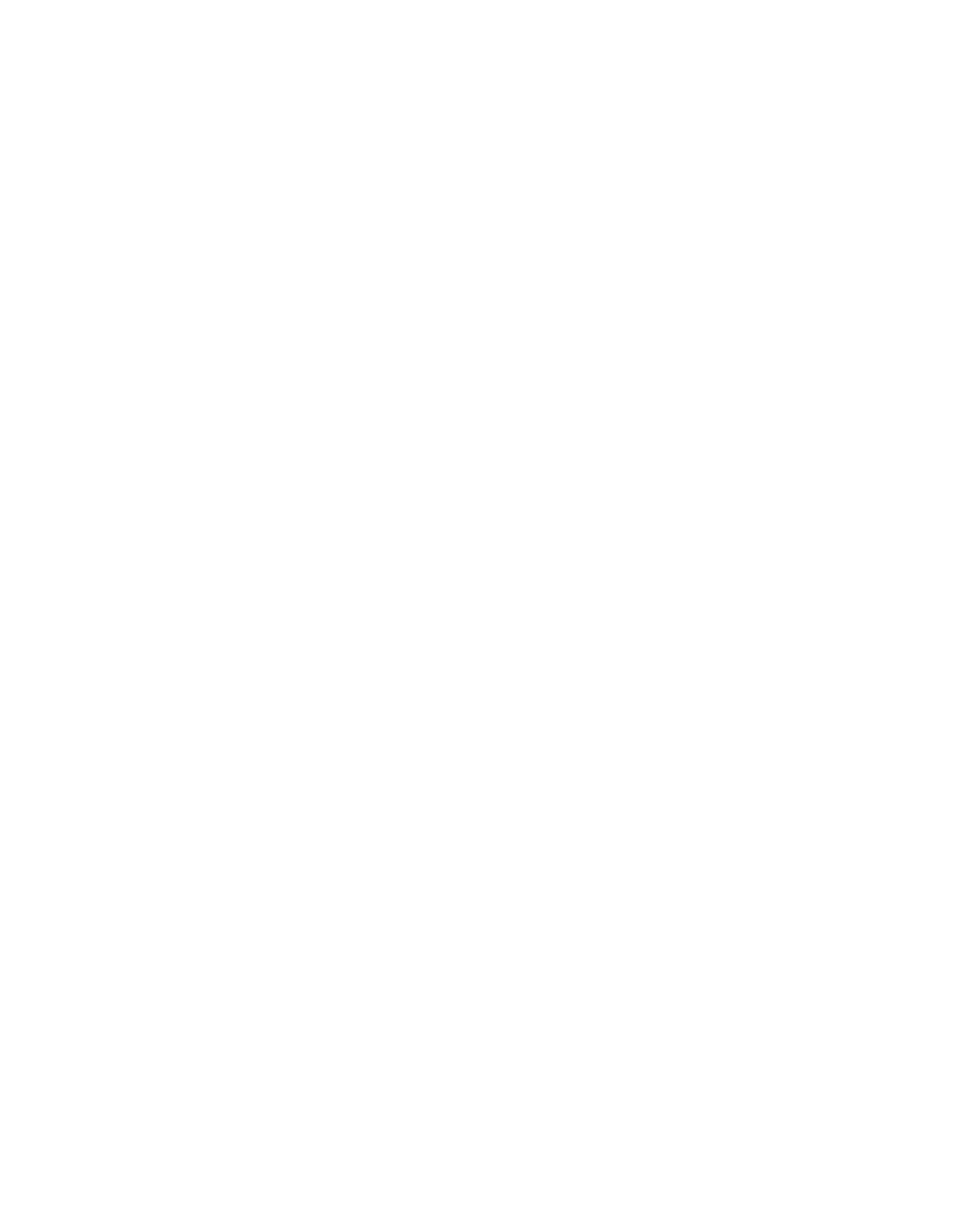### **1.0 Security and Safety Concerns**

Security in parking areas, walkways, and other areas around buildings and their grounds is commonly raised as an issue with many public, private, and federal facilities. Some facilities (e.g., military) may be considered potential terrorist targets and therefore have special security needs because of specific functions (secure communications, ammunition, weapons research, etc.). Some commercial businesses may also have a need or at least increased interest in enhanced security because of their function (i.e., banks) or because of a concern for neighboring crime issues. The site management and/or security personnel of other facilities may claim special security needs because:

- The facility is in the vicinity of surroundings that may be considered to have security or crime issues
- There is general concern related to potential litigation from accidents or crime related events

Safety for patrons and employees is also a concern for facility operators and appropriate lighting should be provided to ensure this capability. These security and safety concerns can cause the application of lighting levels above accepted standard practice or actual needs. This is not unexpected given the potential for litigation in today's society as well as the common business interest in customer satisfaction and comfort. However, this increased lighting can then in turn inhibit effective energy savings but will not necessarily improve conditions for safety or security.

In reality, the majority of buildings and associated exterior areas typically have no special safety or security issues or requirements. However, safety and security are issues that have potentially strong implications that are not easy easily argued against and this leads to lost energy savings opportunities. The information in this document and associated references may be useful in convincing those concerned that the existing industry recommendations from the Illuminating Engineering Society (IES) are the appropriate standards for facility exterior areas in the absence of specific security issues requiring enhanced lighting.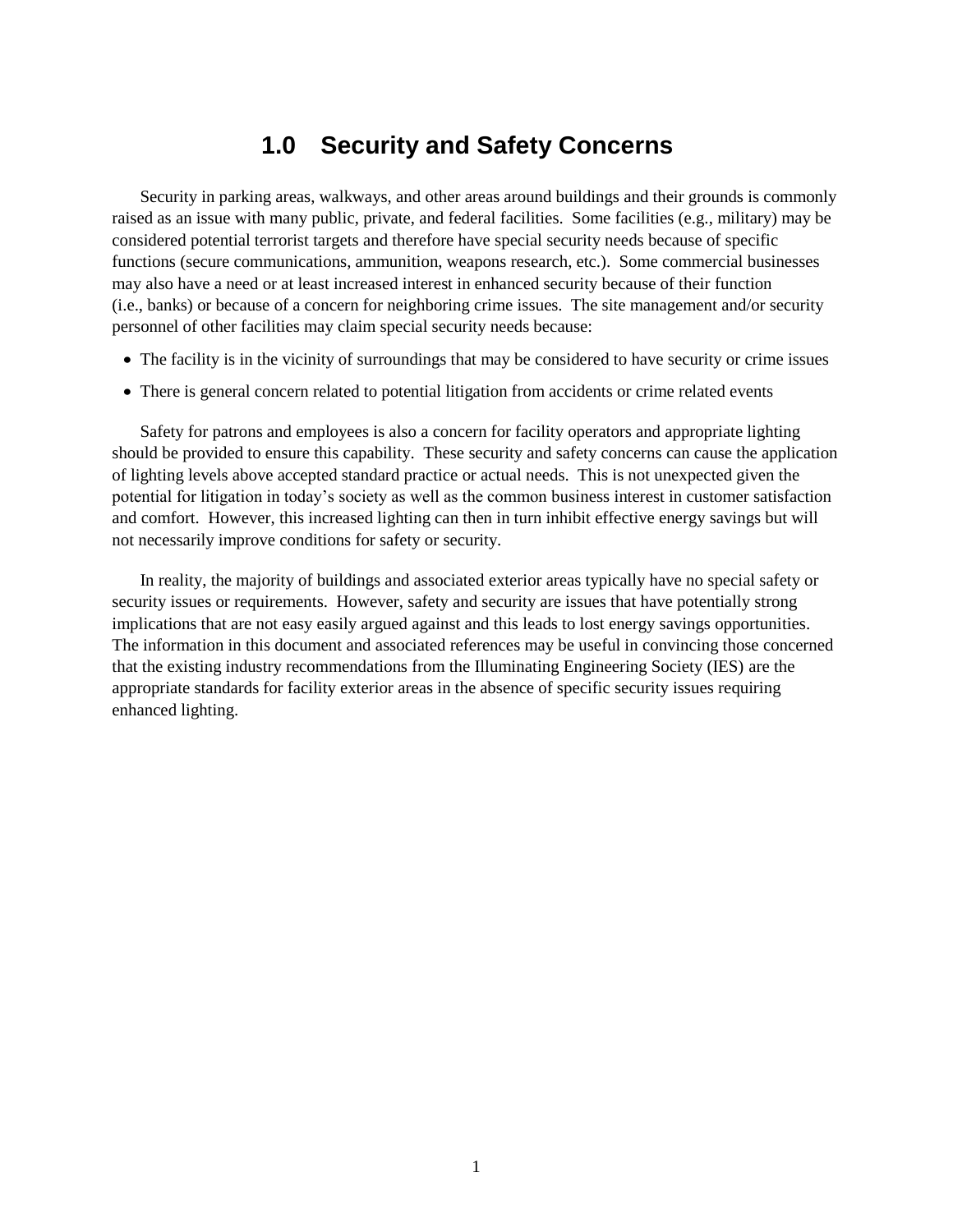### **2.0 Effective Exterior Lighting for Safety and Security**

The IES 9<sup>th</sup> Edition Lighting Handbook (2001) along with other IES documents (RP-33, RP-20, RP-8, and DG-5) provide an industry accepted set of recommended practice for common exterior applications. The IES is considered the lighting authority throughout North America and design professionals and those looking for standards of care for illumination look to this organization for the appropriate values and principles. Site conditions requiring enhanced lighting beyond these basic recommendations have also been evaluated by the IES and found to be specific to unusual surroundings or special property function. Guidance on when and how to provide appropriate enhanced lighting in these cases is outlined in "Guideline for Security Lighting for People, Property, and Public Spaces" (IES G-1). Guideline G-1 explains that effective lighting for safety and security should consider:

Horizontal Illuminance

This is the standard for assessing effective lighting primarily because many tasks are horizontal and the measurements are easy to make. However, this is less critical for security than other metrics such as vertical illuminance and uniformity.

Vertical Illuminance

This is critical because one of the main security issues is identifying persons and vehicles and their movement which is best done by viewing their vertical surfaces.

Uniformity/Shadows

This is important primarily to avoid dark areas where persons or objects may be hidden. Uniformity has also been found to be useful in enhancing video camera effectiveness.

• Glare

Lighting aimed in the wrong direction can cause glare that can adversely affect the ability of occupants and security personnel to identify persons and/or objects

Numerous case studies and related research further show that simply increasing light levels or maintaining high lighting levels does not necessarily promote or maintain enhanced safety or security. It is primarily other factors associated with the placement and quality characteristics of exterior lighting that tends to enhance security. The need for enhanced lighting for security and the methods of achieving this capability need to be specifically evaluated for each application.

The guideline notes that in the 1960s many municipalities across the nation improved their street lighting partially to address crime. However, a review of the studies performed to evaluate the changes showed that there was no statistical evidence that improved lighting influenced the level of crime. There was evidence in the studies that the improved lighting tended to decrease the anticipation or fear of crime among residents. Additional studies throughout the 80s and 90s primarily in England showed mixed results. Summaries of US and overseas studies looking at lighting related to crime also offer only mixed results with one statistical study in the UK indicating that internal and external lighting had little or no influence on crime rates. At least one study indicated that increased lighting can support increased crime opportunities by identifying targets for criminals.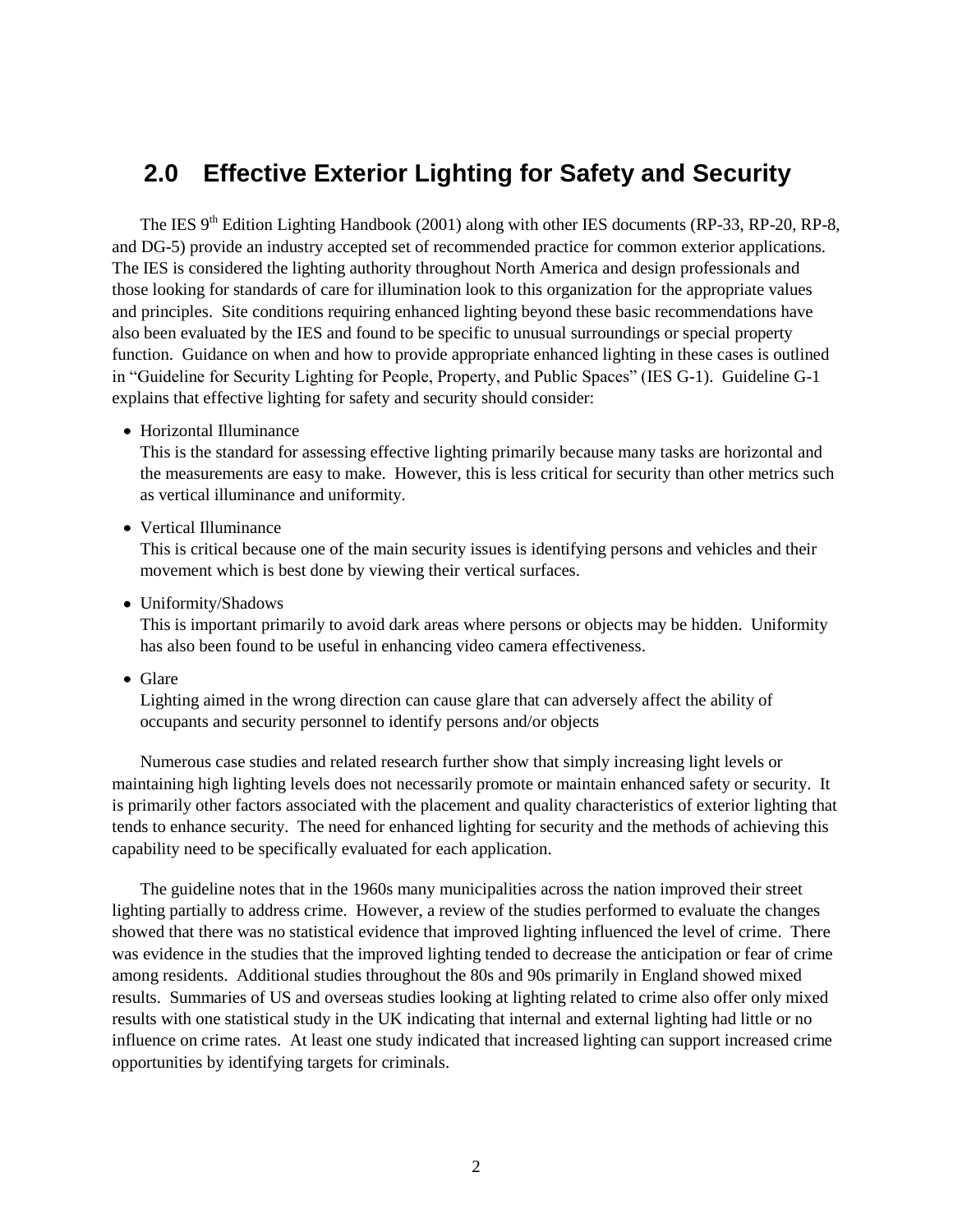Section 4.0 of the guideline document discusses when security would typically be considered an issue and therefore different lighting should be considered above or beyond standard IES recommendations. A summary of the basic exterior characteristics and applications where advanced lighting for security reasons should be considered include:

- Persons or property are a desirable criminal target
- The property has a history of crime
- Crime in surrounding areas is notably high compared to other areas
- Surrounding neighborhood includes: high crime profile facilities/activities such as night clubs, gambling, gang gatherings, convenience stores, night depositories, restricted access facilities, and rail yards
- The results of a physical security survey or analysis indicate a problem
- Obvious physical signs of antisocial behavior are present near or on the property such as graffiti, vagrants, and poorly maintained facilities.
- Recurring, reasonable customer complaints regarding crime exist.

Section 4.0 also provides suggestions on where to start to address possible site security issues through building objectives, plans, and methods. These suggestions are offered in the form of a series of questions as follows:

- Are the security mission or objective and associated policies and procedures in place including additional personnel where needed?
- Have occupants and tenants been advised of potential threat levels?
- Have law enforcement agencies been notified of conditions? Did this include a call for additional patrols or assistance?
- Has a security audit been performed?
- Do existing illumination levels, uniformity, glare control, and maintenance plans meet recommended standards and requirements?

The discussion makes it clear that normal operation of typical facilities and tasks does not constitute a security issue. Special circumstances need to exist.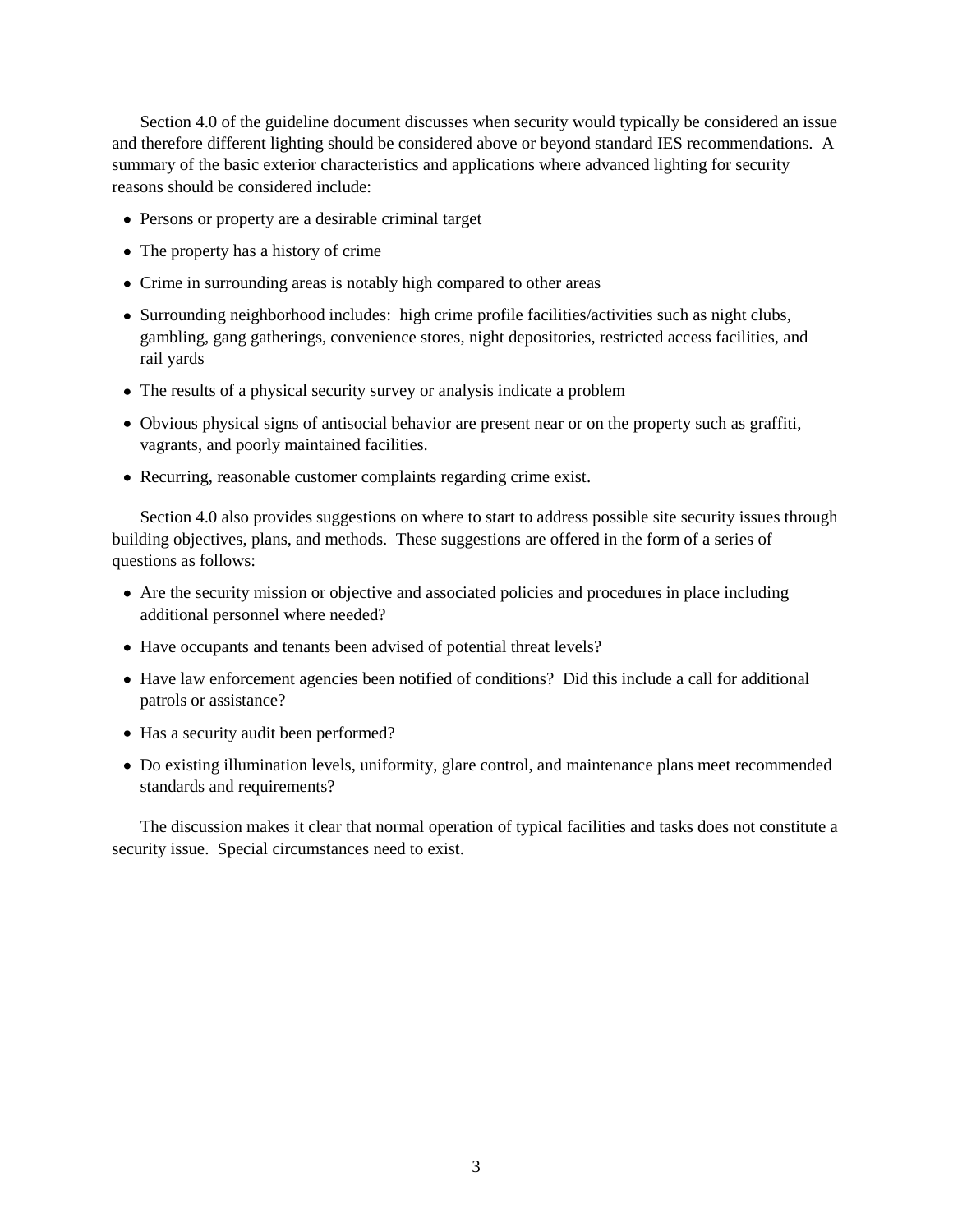### **3.0 Applicable Litigation Issues with Exterior Lighting**

It is important to consider potential legal risks during facility design to address potential lawsuit situations. However, a lack of understanding of actual litigation experience related to exterior lighting can drive corporate policy to promote excessive light levels or other low efficiency elements as part of facility design. The same limited understanding of the drivers for litigation can also inhibit effective energy saving lighting retrofits. Therefore, an examination of what situations can trigger and eventually be successful in exterior lighting related litigation may help in avoiding roadblocks to effective energy savings applications.

A review of US case law summaries related to exterior lighting shows that the critical issues prompting possible litigation were:

- Minimum Illumination levels below the accepted industry standard for the specific application [the summary references illumination recommendations provided by IES as the source of an appropriate standard for lighting].
- Illuminance insufficient for operation of security cameras [the summary generally relates this to nonuniform illumination].
- Lighting fixtures insufficiently safeguarded from vandalism.
- Lamps not inspected and sufficiently cleaned in high dirt accumulation conditions.
- Lamps not replaced before they burn out thereby creating non-uniform lighting conditions.
- Lack of notice by signage of any specific safety or security risk.

A summary conclusion from this representation of litigation issues is that all issues are based on negligence in meeting typical industry standards of care related to exterior lighting. The case law also general notes IES as providing this standard of care. The IES Handbook and associated related documents provide the recommended design practice that forms this collective standard. Lighting design that exceeds these recommendations is not shown to provide any specific additional protection from potential litigation.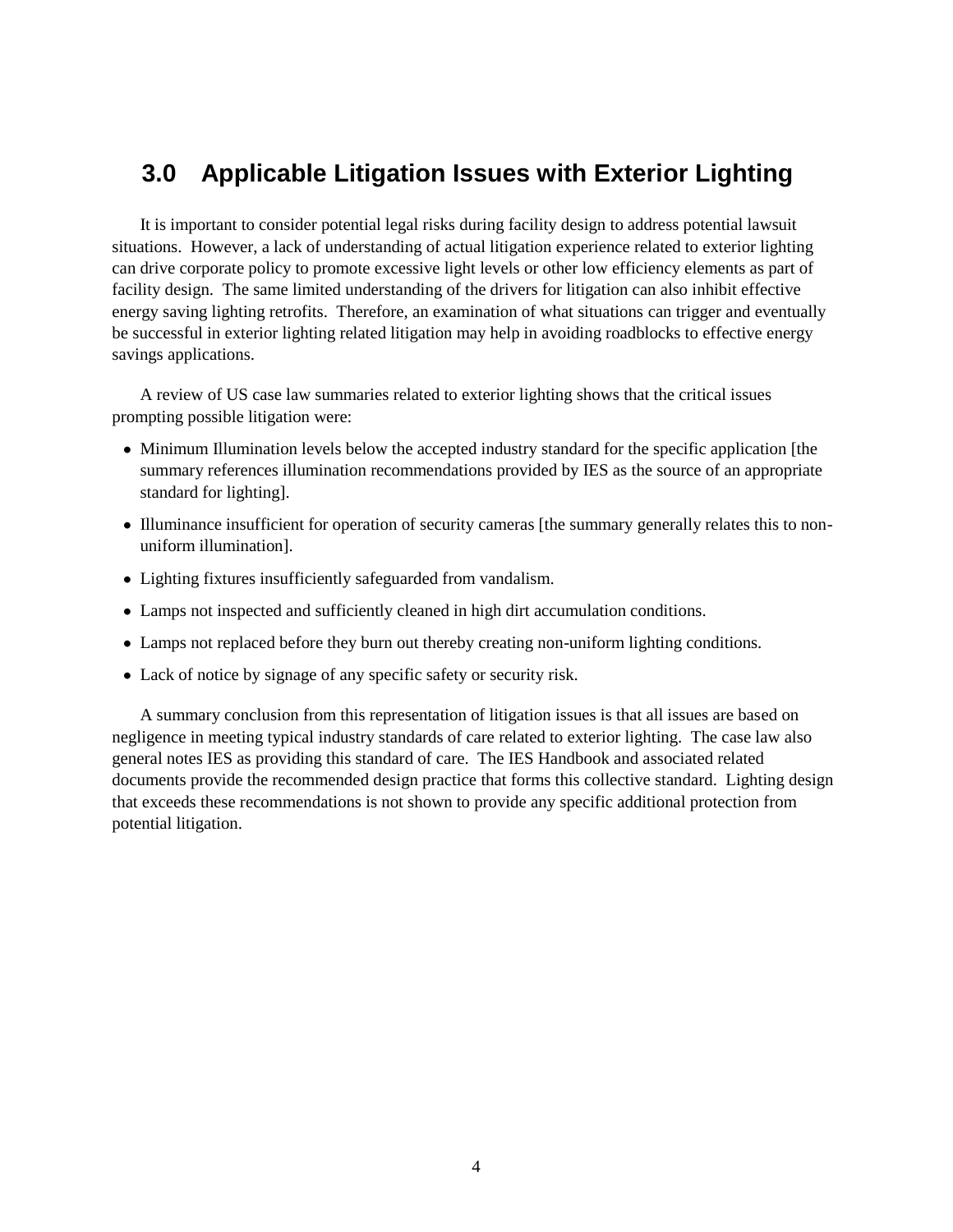### **4.0 Exterior Area Lighting Evaluation and Retrofit Recommendations**

The following exterior lighting evaluation and retrofit suggestions can help identify areas where lighting for safety and/or security may be in need of attention or where lighting retrofit opportunities exist and recommended actions.

In each case, perform detailed audits of selected areas that represent the application. Ensure that areas that appear to be under lighted are part of the evaluation. Characterize by measured light levels any under lighted or over lighted areas according to IES light level recommendations (currently based on the  $9<sup>th</sup>$  edition Lighting Handbook and related IES documents). Also note other characteristics such as glare, color, and shadows that may be issues with effective lighting of the space. Any locations with substandard lighting according to industry standards (IES) should be considered for correction. Areas with over lighted conditions present an opportunity for energy savings.

#### **4.1 Parking Lot Lighting**

Full-output lighting for most parking facilities (see section on security and safety concerns) is only needed during business or occupied hours and only needed for traversing and parking vehicles safely and pedestrian traffic. For most commercial facilities this will involve only part of the evening (dark) hours. The minimum horizontal illuminance on typical asphalt parking surfaces according to general IES guidelines is 0.2 footcandles (fc) at any given point (not the average).

#### **4.1.1 Recommendations**

Ensure that all parking lot lighting is controlled with a photocell or similar control to eliminate daytime operation (for uncovered parking) in addition to any other time switch or occupancy controls. When lot lighting is scheduled for replacement or when economic analysis supports immediate replacement, consider lower wattage lamp and ballast replacements in overlighted areas. Consider light emitting diode (LED) technology as an effective replacement option. LEDs provide potentially more uniform distribution, "whiter" light for better contrast and identification of objects, dimmability and instant on capability, and potentially longer useful life.

Evaluate the use of parking areas and categorize as either:

- Defined operating hours use (office, retail, maintenance/storage, etc.)
- Potential intermittent 24/7 use (i.e., barracks, security)

In defined hours of use facilities with known shift hours, apply time switching that will turn off most parking lot lighting after expected use of the parking area. This could be accomplished by time switching all but a few "night-lite" fixtures in the lot. It could also be accomplished by dimming the lot lighting after expected use hours (LEDs can be dimmed successfully).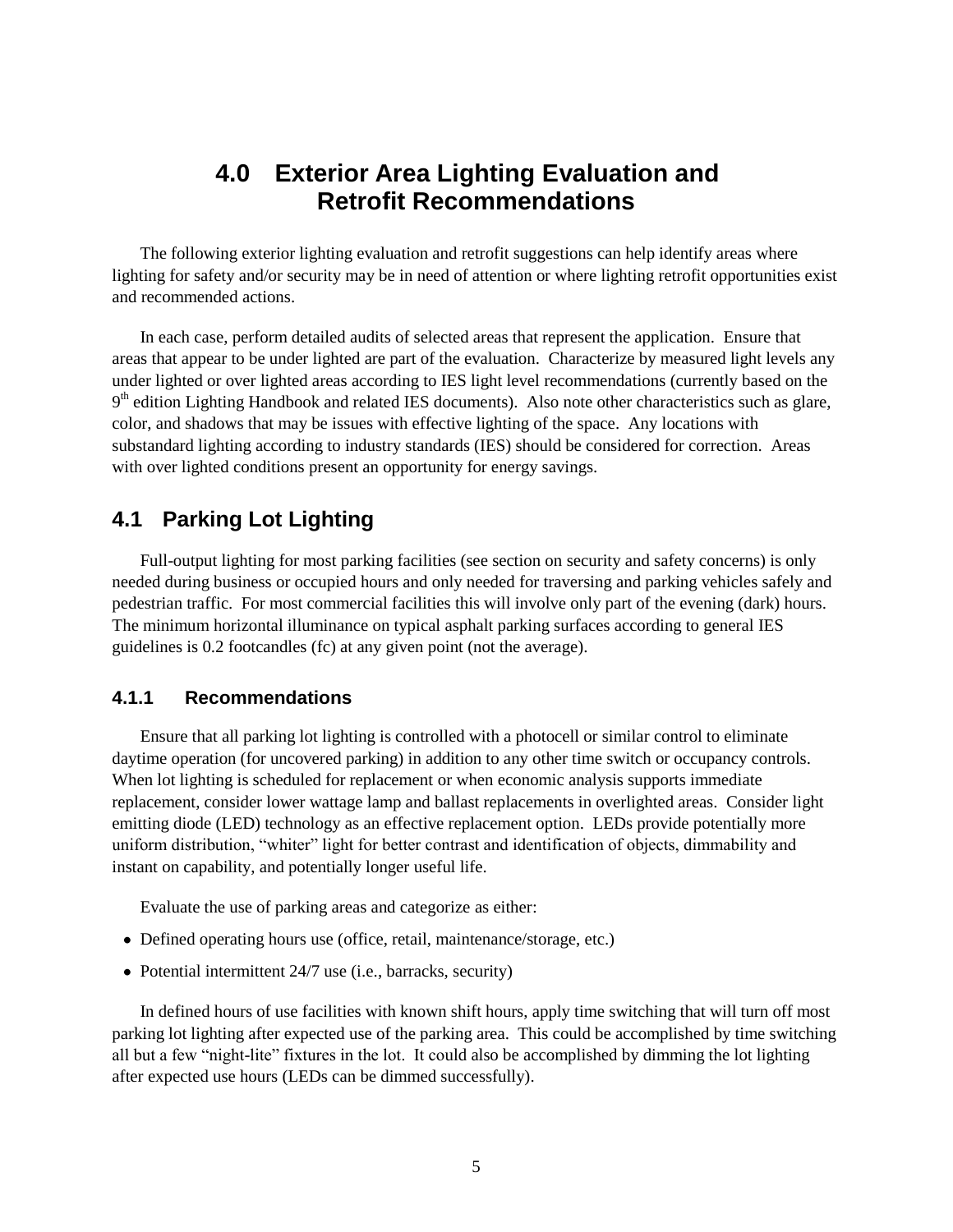For expected intermittent use lighting, consider the use of lighting controlled by occupancy sensors. This would require a change to instant on technology such as LED or fluorescent. The sensors would activate part or all of the lot (depending on size) when occupants or vehicles approach or enter the area. This could be applied in place of dimming or switching in lots with defined use hours for after hours use.

#### **4.2 Wallpack Lighting**

The use of wallpacks is a typical design application intended to provide perceived security lighting as well as after dark door access lighting but is commonly over applied. Wallpacks on blank walls are commonly perceived as security lighting but in many cases are not directly tied to any expected security issue. In other cases wallpack lighting serves as façade lighting that is applied to give the facility a sense of spatial or corporate identity. However, the general need for this type of identity for many standard facilities is minimal. In some cases, existing parking or street lighting provides sufficient lighting for spatial identity. The wall lighting over doors is typically needed only for after dark access to the building and a small amount of lighting is reasonable to maintain door location identification. For roll-up doors, additional lighting that may be needed for loading and similar activities will only be needed for that specific activity. Note that doors serving as points of exit discharge (egress) have special code requirements and restrictions in terms of output and control.

#### **4.2.1 Recommendations**

#### 1. Wattage

When appropriate (at burnout, on scheduled replacement, or based on economic payback), replace existing high pressure sodium (HPS) and metal halide (MH) over door wallpacks with lower wattage sources. Personnel doors require only small sources such as a residential style entry door light. Lighting at roll-up doors for area loading functions may require more. Also see the recommendations under wallpack lighting (controls). Consider LED products due to their more even distribution, whiter light for better contrast and visual distinction, and potentially longer life than HPS and MH. Re-evaluate the need for wallpack lighting on blank walls at all facilities and identify those that truly have a security or safety concern. In some cases fewer lights can be retained and lower wattages can be incorporated.

#### 2. Controls

Ensure that all exterior lighting on buildings is controlled with a photocell or similar control to eliminate daytime use. Consider "manual-on timed control" for any additional lighting associated with loading or similar activities outside of roll-up doors. This would either require a separate fixture for the additional wattage or a multiple source fixture. This could be accomplished with a small residential type door location light that is automatically controlled by photosensor, plus a separate higher wattage HPS or MH wallpack that is operated manually with a 1-hour timed override switch. This would require that users manually turn on the lighting when needed and would need to re-energize if needed for more than one hour. Locations that have scheduled after hour use of these areas could be provided with longer time settings. This could be similarly done with LED lighting in the form of separate fixtures or a combination fixture (similar to a standard incandescent 3-way lamp).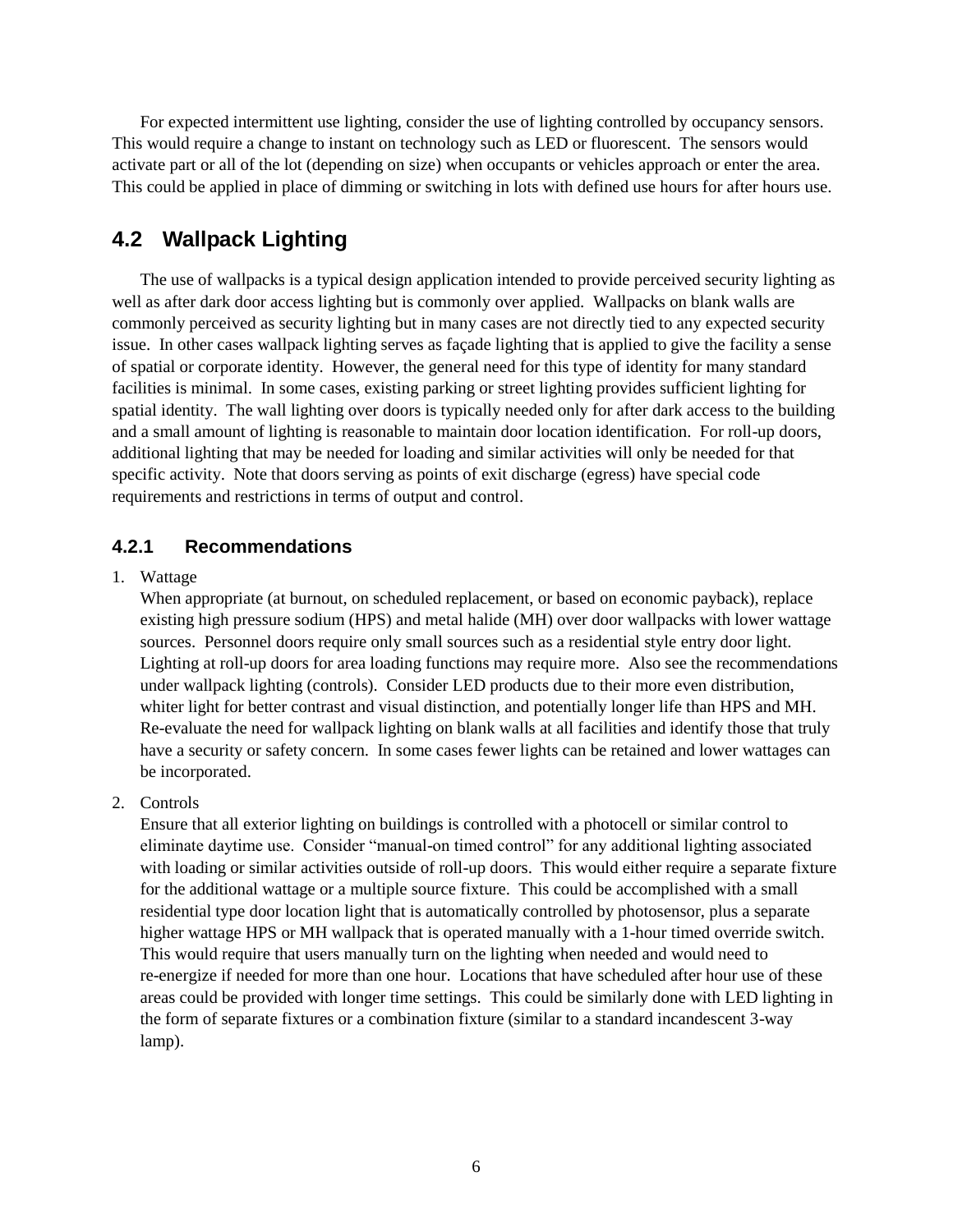### **4.3 Street Lighting**

Locations that are higher than IES recommendations may provide some opportunities for retrofits. Current recommendations for average horizontal illuminance on typical asphalt road surfaces include:

- $\bullet$  local road in area of low pedestrian conflict (typically residential) = 0.4 fc
- $\bullet$  local road in area of high pedestrian conflict (typically commercial) = 0.9 fc
- collector road in area of low pedestrian conflict (typically residential) =  $0.6$  fc
- collector road in area of high pedestrian conflict (typically commercial) =  $1.2$  fc.

#### **4.3.1 Recommendations**

Lower wattage HPS or MH lamps and ballasts could be retrofitted where appropriate to bring light levels to the appropriate level and increase the efficacy of the lamp and ballast combinations. LED technology should be considered as a long term retrofit strategy because of its potential for better uniformity, whiter color, and expected long life.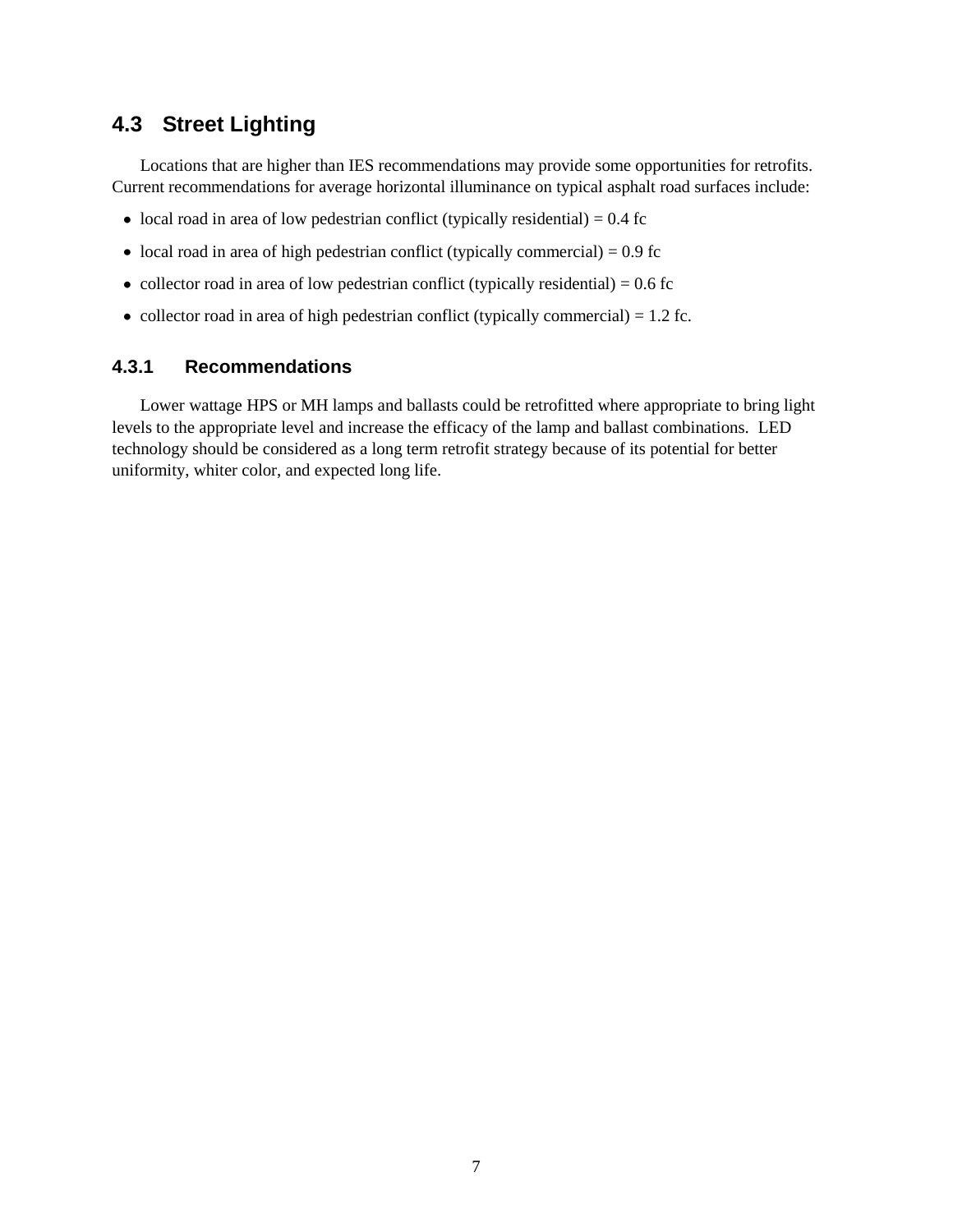### **5.0 Bibliography**

IES 9th edition Handbook, 2001, Illuminating Engineering Society, New York

IES RP-33, "Lighting for Exterior Environments", Illuminating Engineering Society, New York, 1999

IES RP-20, "Lighting for Parking Facilities", Illuminating Engineering Society, New York, 1998

IES RP-8, "Roadway Lighting", Illuminating Engineering Society, New York, 2005

IES G-1-03, "Guideline for Security Lighting for People, Property, and Public Spaces", Illuminating Engineering Society, New York, 2003

Welsh, B., Farrington, D., September 2008, "Effects of Improved Street Lighting on Crime", Campbell Systematic Reviews 2008:13, DOI: 10.4073/csr.2008.13**,** [\(http://db.c2admin.org/doc](http://db.c2admin.org/doc-pdf/Welsh_StreetLight_review.pdf)[pdf/Welsh\\_StreetLight\\_review.pdf\)](http://db.c2admin.org/doc-pdf/Welsh_StreetLight_review.pdf)

"Overview of Light and Crime Studies", [\(http://www.asv.org.au/odlighting/node4.html\)](http://www.asv.org.au/odlighting/node4.html), accessed September 2009.

Westlaw online legal database, Thomas Reuters, 2009